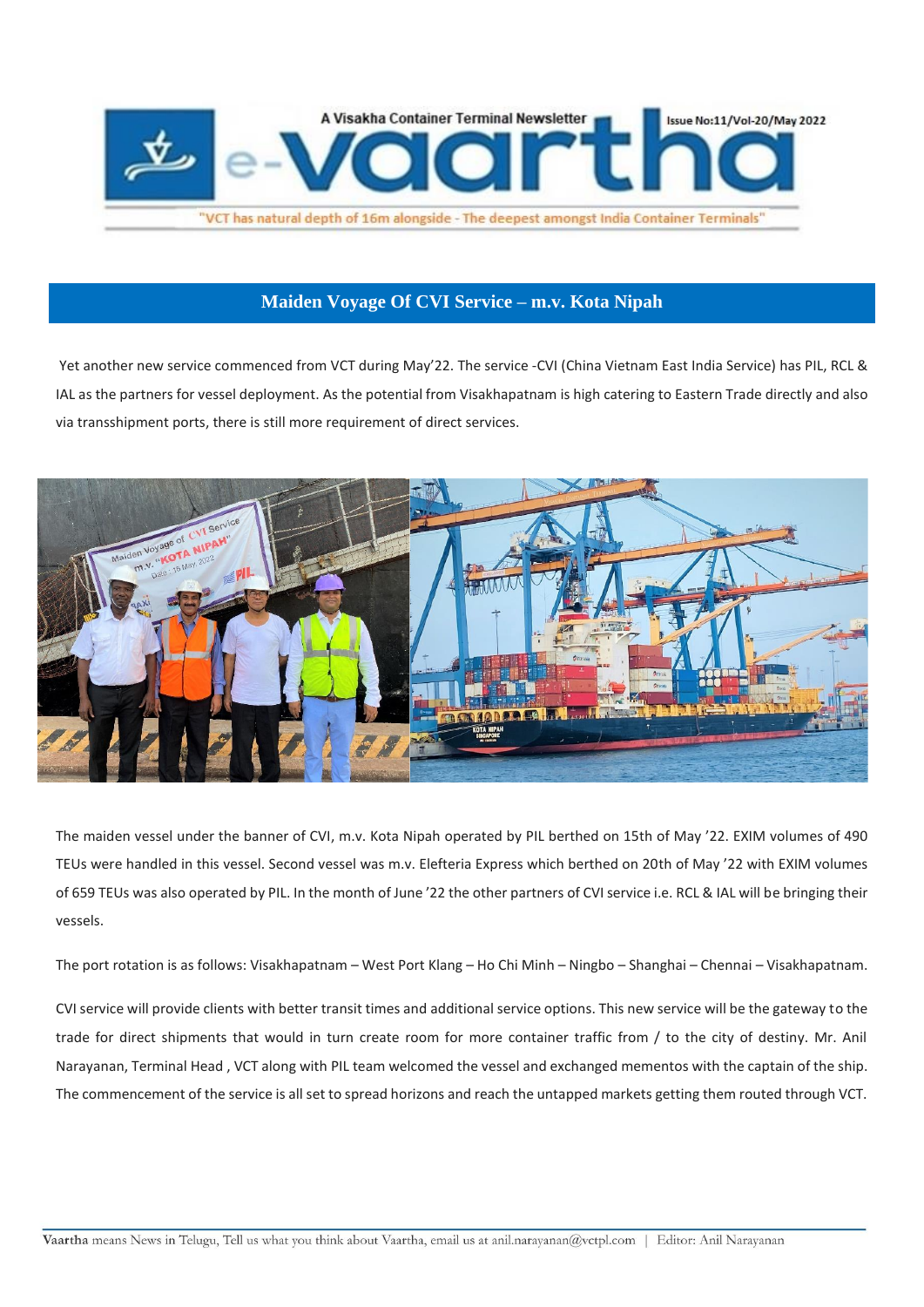## **Record Highest Productivity @ VCT2**

With world class infrastructure and strong determination to provide the best services to the shipping fraternity, Visakha Container Terminal once again achieved another milestone. The newly commissioned T2 terminal at Visakha Container Terminal (VCT) has helped in reducing the time needed to unload/ load a vessel at VCT.

VCT has clocked the highest ship productivity ever in the month of April '22. On 04th May 2022, VCT handled the m.v. Celsius Nairobi of CHX service at T2. This weekly service was operated by Maersk Line with 2204 containers (2446 TEUs) handled. The terminal achieved a crane productivity of 35.3 gross moves per hour (GMPH) and highest ship productivity of 122 moves per hour.



The previous highest ship productivity was achieved on 20th April 2022 and that was also m.v. Celsius Nairobi of CHX service at T2 with 2464 containers (2878 TEUs) handled / 38.65 GMPH / ship productivity of 112 moves per hour.

The expanded terminal can now provide berths for more vessels and upon arrival as well. The terminal with additional infrastructure and capacities are ready for operation to serve the trade enabling berth on arrival and has also created room for new services to call VCT. With enhanced operational efficiency with the commission of the new terminal (T2), VCT will facilitate faster movement of shipments,

thereby reducing the cost of logistics and improving effectiveness of the supply chain for the EXIM trade.

## **Visakhapatnam Metro**

In the earlier edition of Vaartha during the month of August '19, we covered the news about monorail in the city of destiny, Visakhapatnam. Visakhapatnam Light Metro has been proposed with 3 lines & 31 stationsto be built by the Andhra Pradesh Metro Rail Corporation (APMRC). The Phase 1 Detailed Project Report (DPR) with 3 elevated lines was originally prepared by the Delhi Metro Rail Corporation (DMRC) who was also assigned to execute the project in September 2015.



In December 2019, the AP government decided to appoint a new consultant to prepare new/revised Detailed Project Report for a 79.91 km Phase 1 for implementation under the public–private partnership (PPP) model. In March 2020, Urban Mass Transit Company Limited (UMTC) was announced by AMRC as the winner to prepare Vizag Metro's new DPR.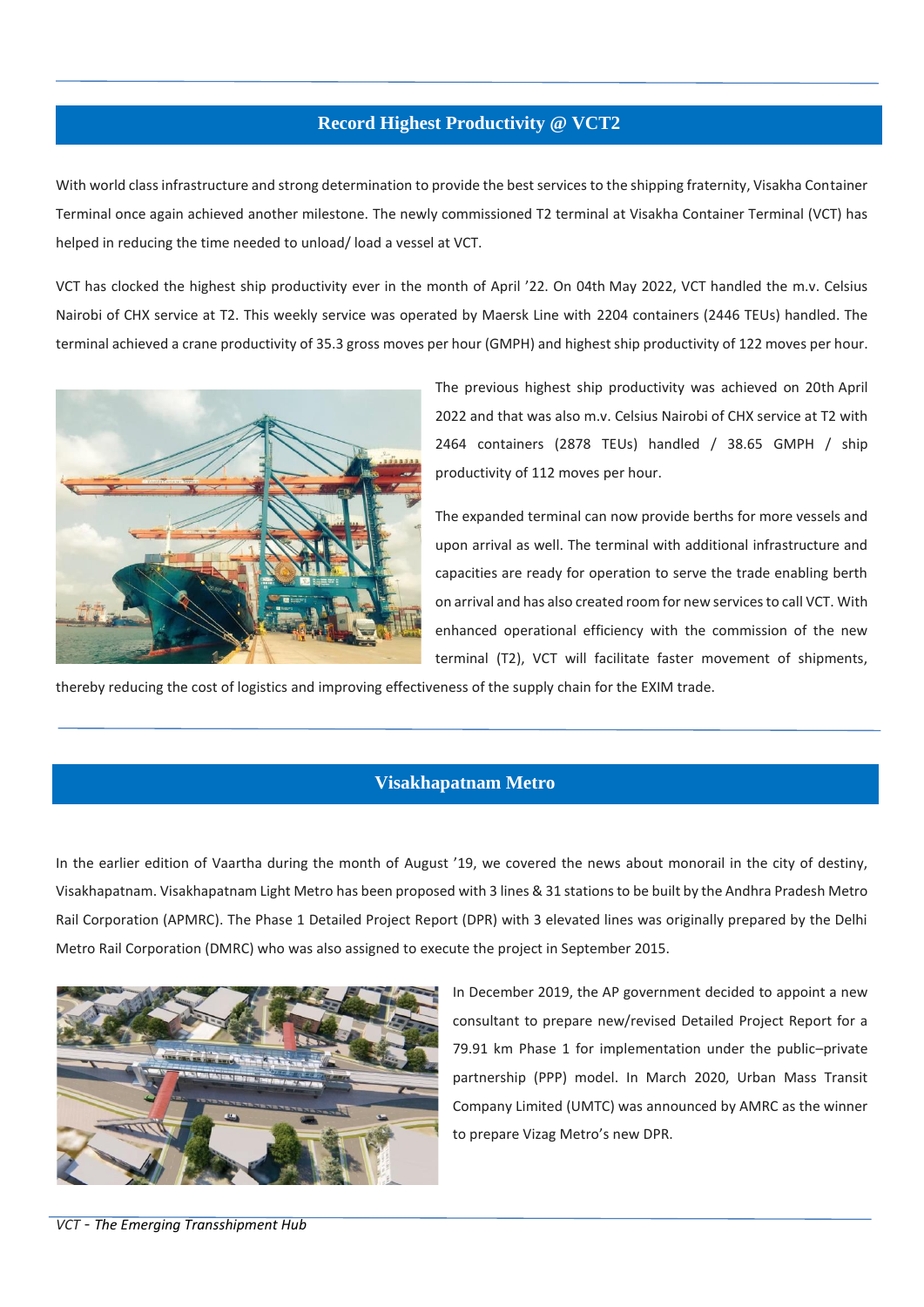Vizag metro will have following three routes: -

Line 1: Gajuwaka – Kommadi / Length: 30.38 km / Stations: 18

Line 2: Gurudwara Junction – Old Post Office / Length: 5.25 km / Stations: 6

Line 3: Thatichetlapalem – Chinna Waltair – Old Post Office / Length: 6.91 km / Stations: 7



The environmentally friendly metro rail services of "Visakhapatnam Metro", is being designed and developed to make it also the most Eco-friendly that would ensure the carbon print levels almost to 'Zero'. The project has a potential of direct and indirect employment for about 8000 during construction and permanent employment for 5000 after opening the services for traffic operations. Vizag being a tourist place which attracts large number of footfalls every day, starting up of metro will add some push in the income generated by Tourism.

#### **India – Japan Trade Relations Getting Stronger**

The friendship between India and Japan has a long history rooted in spiritual affinity and strong cultural and civilization ties. India and Japan have collaborations in several developmental projects. In the recent past, the India Japan relationship has transformed to a partnership of great substance and purpose. Japan's interest in India is increasing due to a variety of reasons including India's large and growing market and its resources.

In recent years, economic relationship between Japan and India have gradually expanded and deepened. The volume of trade between the two countries has increased. India was the 18th largest trading partner for Japan, and Japan was the 12th largest trading partner for India in 2020. Also, direct investment from Japan to India has been increased, and Japan was the 4th largest investor for India in FY2020. Japanese private-sector's interest in India is rising, and, currently, about 1,455 Japanese companies have branches in India.

Japan's bilateral trade with India totalled USD 17.63 billion in FY 2018-19. Exports from Japan to India during this period were USD 12.77 billion and imports were USD 4.86 billion, according to the Ministry of External Affairs. The bilateral trade between India and Japan for FY 2019-20 (April – December) totalled to USD 11.87 billion. India's exports from Japan amounted to USD 3.94 billion while India's import from Japan amounted to USD 7.93 billion.

India's primary exports to Japan have been petroleum products, chemicals, elements, compounds, non-metallic mineral ware, fish and fish preparations, metalliferous ores and scrap, clothing and accessories, iron and steel products, textile yarn, fabrics and machinery among others. India's primary imports from Japan are machinery, electrical machinery, iron and steel products, plastic materials, non-ferrous metals, parts of motor vehicles, organic chemicals, manufactures of metals among others.

Visakha Container Terminal (VCT) has already proved to be Ideal Gateway for EXIM traffic movement. With many more manufacturing units and companies being set in the hinterland of Visakhapatnam, the EXIM traffic is poised to witness the surge making VCT their preferred gateway. With the new PTA in pipeline there are possibilities of many more EXIM activities to take place between these two countries. These developments will showcase new horizons for the development of trade where VCT would be ideal gateway having global connectivity.